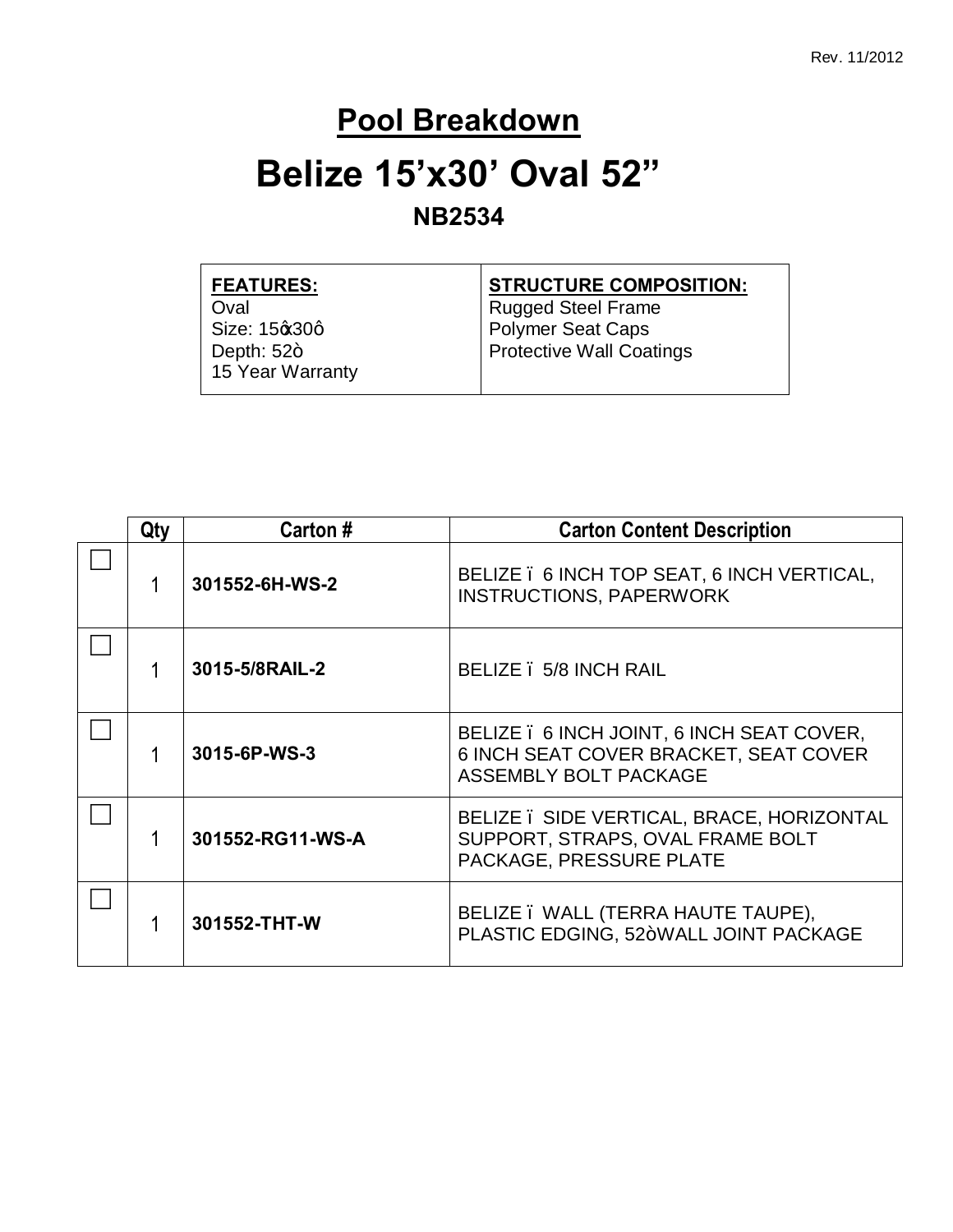#### **Carton Breakdown**

#### **Belize 15'x30' Oval 52"**

**NB2534**

| Key#                         | Qty | Item#                        | Mfg Part # | <b>Part Description</b>                                          |
|------------------------------|-----|------------------------------|------------|------------------------------------------------------------------|
| FRAME CARTON #301552-6H-WS-2 |     |                              |            |                                                                  |
| 1                            | 10  | <b>NBP1028</b>               | 2366       | 6in Vertical (52+High)                                           |
| 6                            | 16  | <b>NBP1023</b>               | 1164       | 6in Top Seat L=1429mm $(56-1/4)$ 15ft                            |
|                              | 1   |                              | 0022       | Warranty                                                         |
|                              | 1   |                              | 0023       | <b>Safety Decals</b>                                             |
|                              | 1   |                              | 0024       | Parts List + Frame Instruction                                   |
|                              | 1   |                              | 0025       | <b>Safety Booklet</b>                                            |
|                              |     |                              |            |                                                                  |
|                              |     | FRAME CARTON #3015-5/8RAIL-2 |            |                                                                  |
| 4                            | 32  | <b>NBP1025</b>               | 1615       | 5/8in Rail L=1431mm (56-3/8+)                                    |
|                              |     |                              |            |                                                                  |
|                              |     | FRAME CARTON #3015-6P-WS-3   |            |                                                                  |
| $\overline{2}$               | 10  | <b>NBP1068</b>               | 2168       | 6in Resin Joint - Upper                                          |
| $\overline{7}$               | 10  | <b>NBP1030</b>               | 2464       | 6in Seat Cover Bracket                                           |
| 8                            | 10  | <b>NBP1029</b>               | 2463       | 6in Seat Cover                                                   |
| 10                           | 10  | <b>NBP1069</b>               | 2268       | 6in Resin Joint - Lower                                          |
| 13                           | 6   | <b>NBP1033</b>               | 3462       | 6in Side Seat Cover                                              |
| 16                           | 6   | <b>NBP1070</b>               | 3234       | 5/8in Side Lower Rail Joint                                      |
| 19                           | 6   | <b>NBP1004</b>               | 3177       | 6in Resin Side Upper Joint                                       |
|                              |     |                              |            | Seat Cover Assembly Bolt Package (Part # 3318 / Order # NBP1032) |
| 3                            | 158 | <b>NBP1032</b>               | 0341*      | #12 Sheet Metal Screw                                            |
| 3                            | 16  | <b>NBP1032</b>               | 2402*      | <b>Resin Seat Cover Cap</b>                                      |

\*These part # are not available to purchase separately. They must be purchased as the Seat Cover Assembly Bolt Package, Order # NBP1032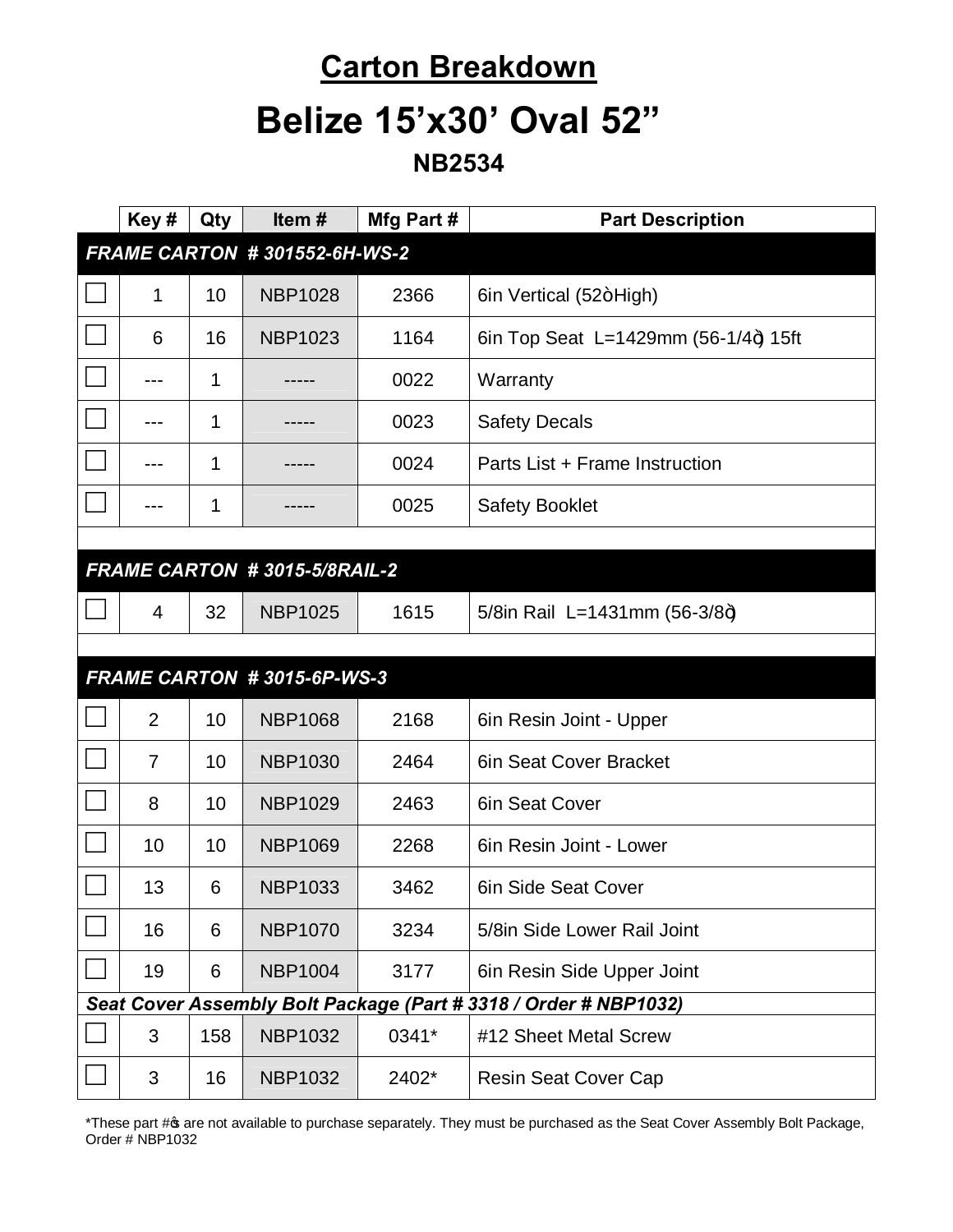# **Carton Breakdown**

### **Belize 15'x30' Oval 52"**

**NB2534**

|                                | Key# | Qty | Item#                     | Mfg Part #                                              | <b>Part Description</b>                                              |  |
|--------------------------------|------|-----|---------------------------|---------------------------------------------------------|----------------------------------------------------------------------|--|
| FRAME CARTON #301552-RG11-WS-A |      |     |                           |                                                         |                                                                      |  |
|                                | 12   | 6   | <b>NBP1006</b>            | 3314                                                    | Side Vertical (for 52+Wall)                                          |  |
|                                | 14   | 6   | <b>NBP1209</b>            | 4106                                                    | Brace (for 52+Wall)                                                  |  |
|                                | 15   | 6   | <b>NBP1210</b>            | 5239                                                    | Horizontal Support (for 52+Wall)                                     |  |
|                                | 17   | 6   | <b>NBP1013</b>            | 7244                                                    | Middle Strap L=929mm $(36-5/8+)$                                     |  |
|                                | 17   | 6   | <b>NBP1012</b>            | 7224                                                    | End Strap L=1400mm $(55-1/8+)$                                       |  |
|                                | 18   | 6   | <b>NBP1011</b>            | 6254                                                    | Pressure Plate L=680mm (26-3/4+)                                     |  |
|                                |      | 1   |                           |                                                         | <b>Braced Oval Pool Instructions</b>                                 |  |
|                                |      |     |                           |                                                         | Braced Oval Frame Bolt Package (Part # 0104 / Order # NBP1000) QTY 3 |  |
|                                | 11   | 13  | <b>NBP1000</b>            | 0923*                                                   | M8 x 20 Hex Head Bolt                                                |  |
|                                | 11   | 13  | <b>NBP1000</b>            | 0423*                                                   | 10.5mm x 21mm x 2.0mm Plain Washer                                   |  |
|                                | 11   | 13  | <b>NBP1000</b>            | 0623*                                                   | M8 Nut                                                               |  |
|                                | 11   | 8   | <b>NBP1000</b>            | 0341*                                                   | #12 Sheet Metal Screw                                                |  |
|                                |      |     |                           |                                                         | Strap Bolt Package (Part # 0106 / Order # NBP1002) QTY 3             |  |
|                                | 11   | 27  | <b>NBP1002</b>            | 0623*                                                   | M8 Nut                                                               |  |
|                                | 11   | 27  | <b>NBP1002</b>            | 0923*                                                   | M8 x 20 Hex Head Bolt                                                |  |
|                                |      |     |                           |                                                         |                                                                      |  |
|                                |      |     | WALL CARTON #301552-THT-W |                                                         |                                                                      |  |
|                                | 5    | 19  | <b>NL107</b>              | 8100                                                    | <b>Plastic Edging</b>                                                |  |
|                                | 9    | 1   | PC5212                    | 52+Wall                                                 | <b>Terra Haute Taupe Wall</b>                                        |  |
|                                |      |     |                           | Wall Joint Bolt Package (Part # 0113 / Order # NBP1021) |                                                                      |  |
|                                | 3    | 26  | <b>NBP1021</b>            | 0513*                                                   | 1/4+x 1/2+Truss Head Screw                                           |  |
|                                | 3    | 51  | <b>NBP1021</b>            | 0411*                                                   | 1/ <sub>4</sub> +Reinforcing Washer                                  |  |
|                                | 3    | 26  | <b>NBP1021</b>            | 0611*                                                   | 1⁄4+Nut                                                              |  |

\*These part # are not available to purchase separately. They must be purchased as part of corresponding Bolt Package.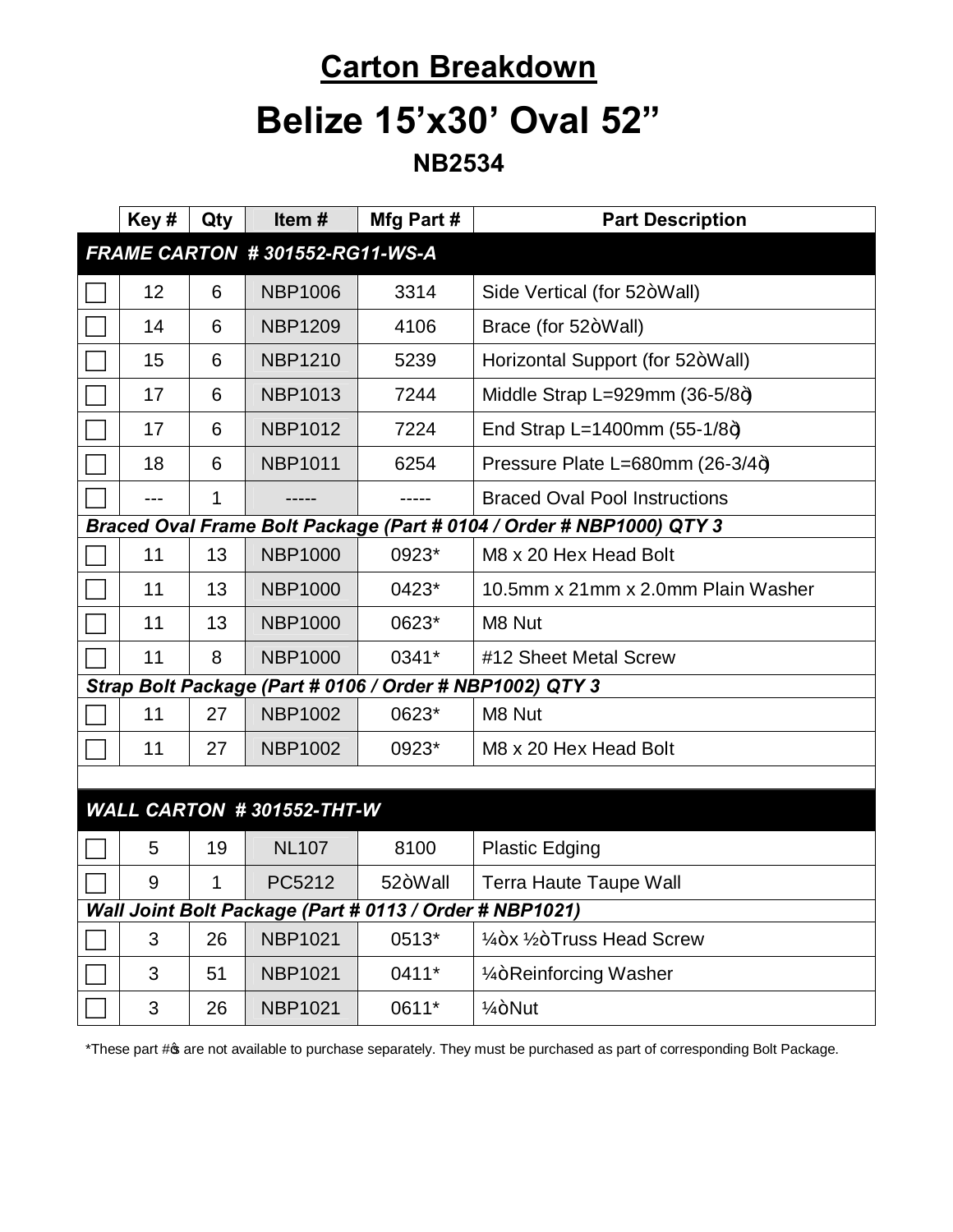#### **Belize 15'x30' Oval 52"**

**NB2534**